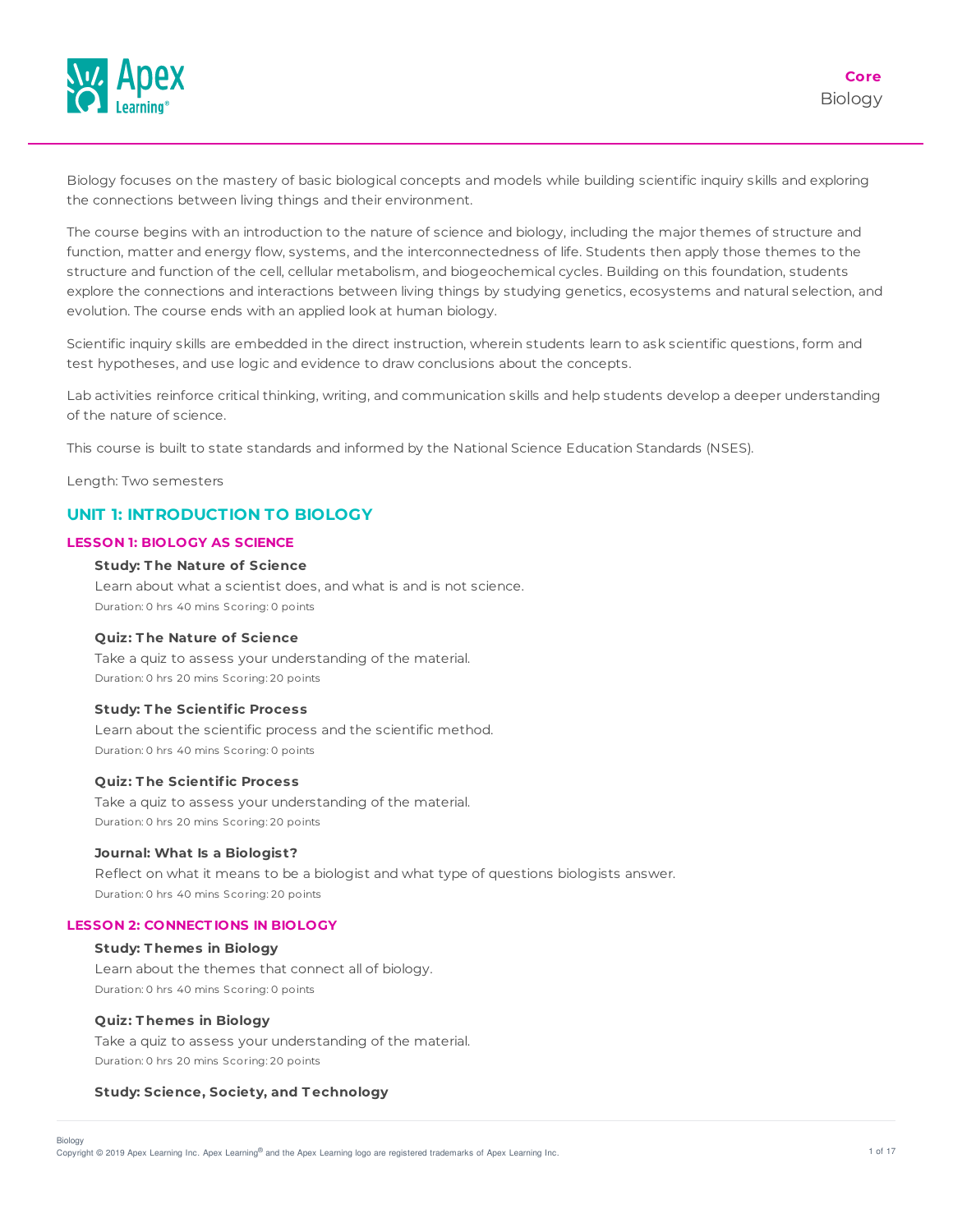Learn about the connection between science and society. Duration: 0 hrs 40 mins Scoring: 0 points

### **Quiz: Science, Society, and T echnology**

Take a quiz to assess your understanding of the material. Duration: 0 hrs 20 mins Scoring: 20 points

#### **Practice: T hemes in Biology**

Practice problem-solving skills related to concepts in the lesson. Duration: 1 hr Scoring: 25 points

### **LESSON 3: DOING SCIENCE: INT RODUCT ION T O BIOLOGY**

### **Study: T he Scientific Process**

Learn about the process of scientific inquiry. Duration: 0 hrs 40 mins Scoring: 0 points

### **Quiz: T he Scientific Process**

Take a quiz to assess your understanding of the material. Duration: 0 hrs 20 mins Scoring: 20 points

### **Lab: Scientific Method**

Use the scientific method to perform a lab experiment Duration: 1 hr 30 mins Scoring: 50 points

**Discuss: T he Scientific Process**

Discuss the results of your lab. Duration: 0 hrs 20 mins Scoring: 15 points

### **LESSON 4: INT RODUCT ION T O BIOLOGY WRAP-UP**

## **Review: Unit Review**

Prepare for the unit test by reviewing key concepts and skills. Duration: 0 hrs 30 mins Scoring: 0 points

### **T est (CS): Computer-Scored Unit T est**

Take a computer-scored test to assess what you have learned in this unit. Duration: 1 hr Scoring: 50 points

### **T est (T S): T eacher-Scored Unit T est**

Take a teacher-scored test to assess what you have learned in this unit. Duration: 1 hr Scoring: 50 points

# **UNIT 2: THE CHEMISTRY OF BIOLOGY**

### **LESSON 1: CHEMIST RY OF LIFE**

## **Study: Common Elements in Living T hings**

Learn about the structure of an atom, and the six main elements living things are made from. Duration: 0 hrs 40 mins Scoring: 0 points

### **Quiz: Common Elements in Living T hings**

Take a quiz to assess your understanding of the material. Duration: 0 hrs 20 mins Scoring: 20 points

### **Study: Chemical Reactions and Bonding**

Learn about covalent and ionic bonds. Learn the principles of the chemical reactions that occur in living things. Duration: 0 hrs 40 mins Scoring: 0 points

### **Quiz: Chemical Reactions and Bonding**

Take a quiz to assess your understanding of the material.

Duration: 0 hrs 20 mins Scoring: 20 points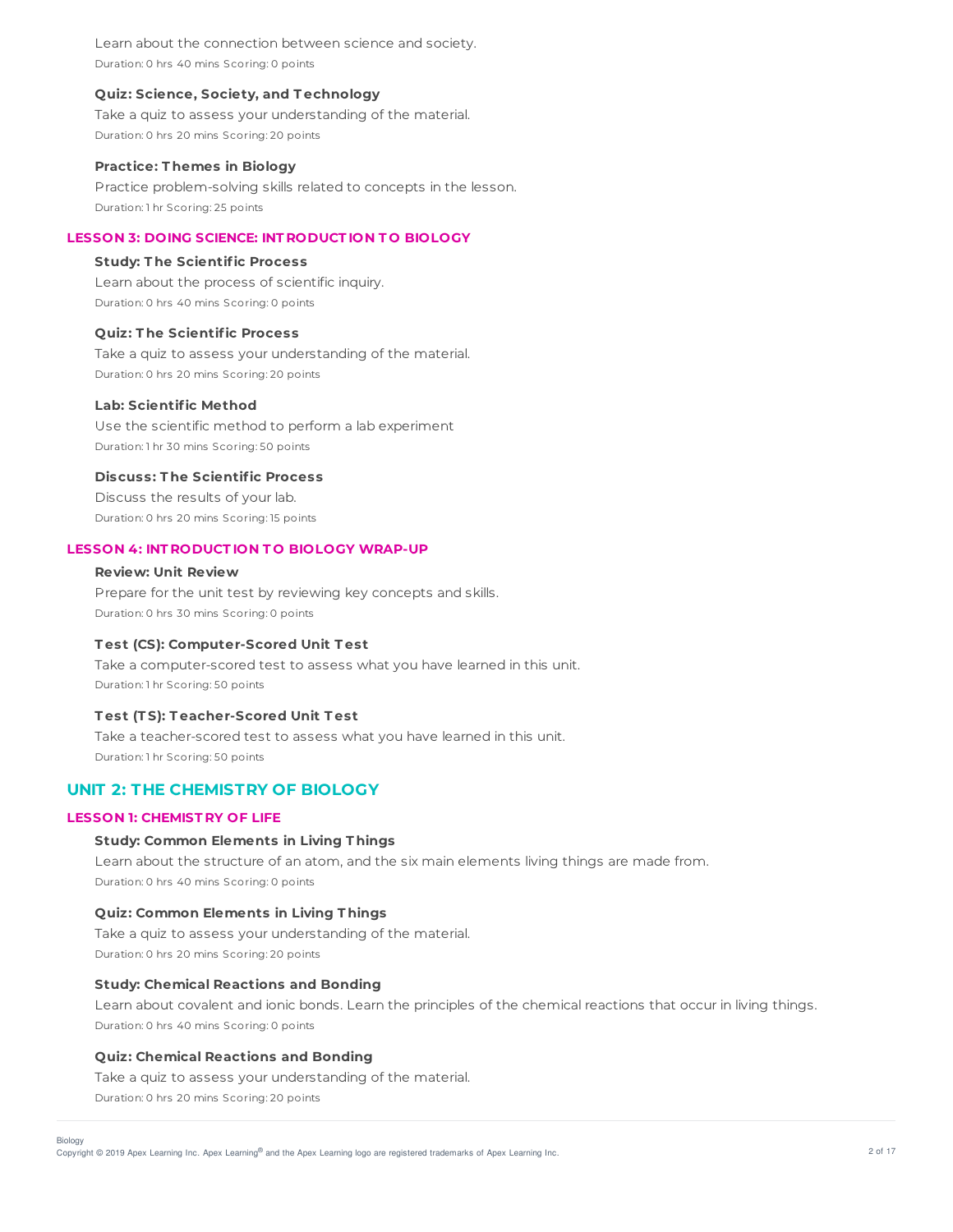### **Journal: Chemistry in Biology**

Reflect on the role of chemistry in the study of biology Duration: 0 hrs 40 mins Scoring: 20 points

## **LESSON 2: CARBOHYDRAT ES, LIPIDS, AND NUCLEIC ACIDS**

## **Study: Carbohydrates**

Learn about the structure and function of carbohydrate molecules. Duration: 0 hrs 40 mins Scoring: 0 points

## **Quiz: Carbohydrates**

Take a quiz to assess your understanding of the material. Duration: 0 hrs 20 mins Scoring: 20 points

## **Study: Nucleic Acids and Lipids**

Learn about the structure and function of DNA, RNA, and lipids. Duration: 0 hrs 40 mins Scoring: 0 points

## **Quiz: Nucleic Acids and Lipids**

Take a quiz to assess your understanding of the material. Duration: 0 hrs 20 mins Scoring: 20 points

## **LESSON 3: PROT EINS, ENZYMES, AND WAT ER**

## **Study: Proteins and Enzymes**

Learn about the structure and function of protein molecules and enzymes Duration: 0 hrs 40 mins Scoring: 0 points

## **Quiz: Proteins and Enzymes**

Take a quiz to assess your understanding of the material. Duration: 0 hrs 20 mins Scoring: 20 points

### **Study: Water**

Learn about the importance of water in living organisms, including the processes of hydrolysis, dehydration, and osmosis.

Duration: 0 hrs 40 mins Scoring: 0 points

## **Quiz: Water**

Take a quiz to assess your understanding of the material. Duration: 0 hrs 20 mins Scoring: 20 points

### **Practice: Proteins, Enzymes and Water**

Practice problem-solving skills related to concepts in the lesson. Duration: 1 hr Scoring: 25 points

### **LESSON 4: DOING SCIENCE: T HE CHEMIST RY OF BIOLOGY**

## **Study: Enzyme Action: How Clean Is Your Laundry?**

Learn about the different types of science and how scientific experiments are designed. Duration: 0 hrs 40 mins Scoring: 0 points

**Quiz: Enzyme Action: How Clean Is Your Laundry?** Take a quiz to assess your understanding of the material. Duration: 0 hrs 20 mins Scoring: 20 points

## **Lab: Enzyme Action: How Clean Is Your Laundry?**

Perform a lab to observe the effects of enzymes Duration: 1 hr 30 mins Scoring: 50 points

### **Discuss: Enzyme Action: How Clean Is Your Laundry?**

Discuss the results of your lab.

Duration: 0 hrs 20 mins Scoring: 15 points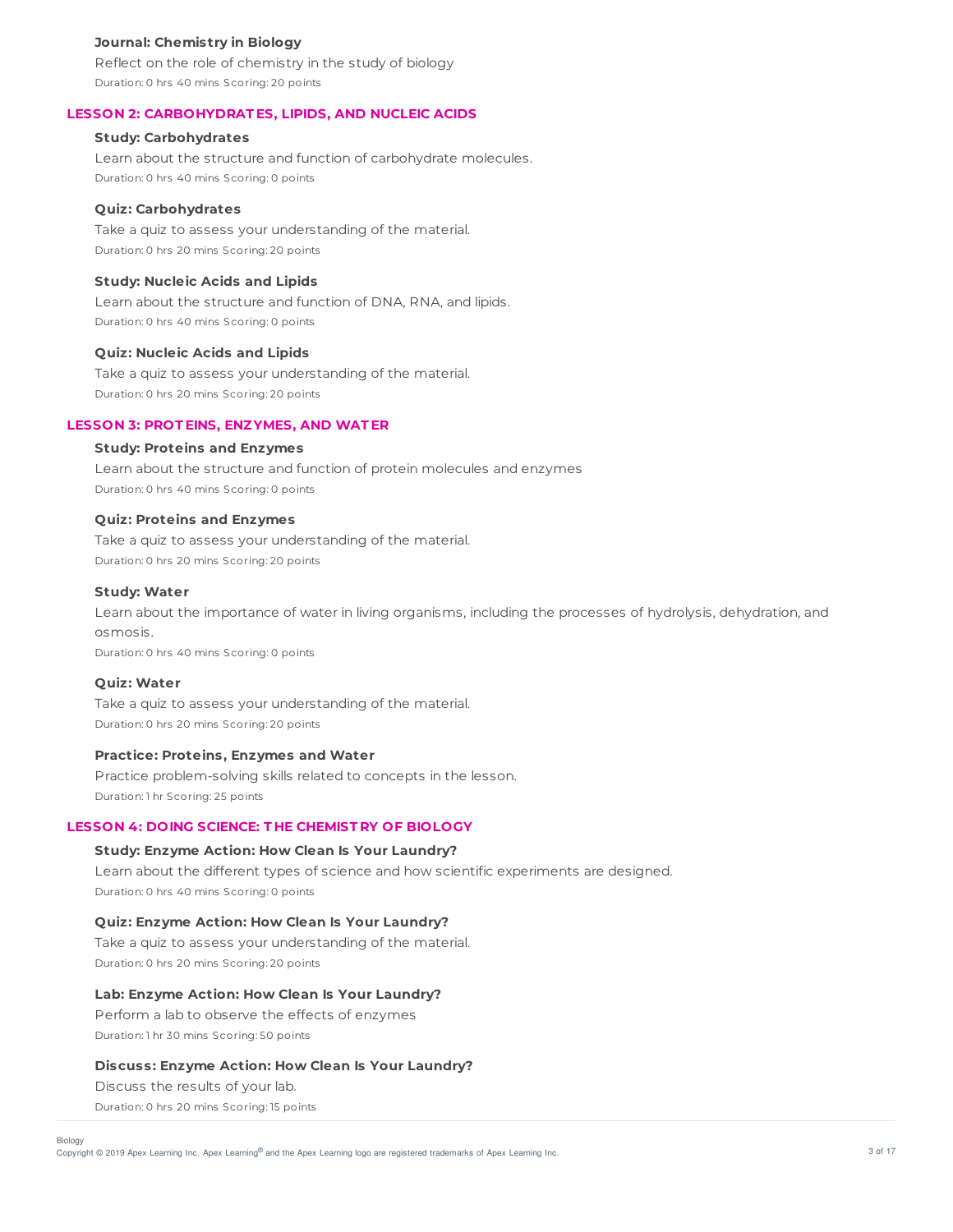### **LESSON 5: T HE CHEMIST RY OF BIOLOGY WRAP-UP**

#### **Review: Unit Review**

Prepare for the unit test by reviewing key concepts and skills. Duration: 0 hrs 30 mins Scoring: 0 points

### **T est (CS): Computer-Scored Unit T est**

Take a computer-scored test to assess what you have learned in this unit. Duration: 1 hr Scoring: 50 points

### **T est (T S): T eacher-Scored Unit T est**

Take a teacher-scored test to assess what you have learned in this unit. Duration: 1 hr Scoring: 50 points

# **UNIT 3: CELLS**

## **LESSON 1: CELL ST RUCT URE**

## **Study: General Structure of the Cell**

Learn about the basic structure and function of cells. Duration: 0 hrs 40 mins Scoring: 0 points

#### **Quiz: General Structure of the Cell**

Take a quiz to assess your understanding of the material. Duration: 0 hrs 20 mins Scoring: 20 points

### **Study: Detailed Structure of the Cell**

Learn about the functions of cellular organelles. Duration: 0 hrs 40 mins Scoring: 0 points

#### **Quiz: Detailed Structure of the Cell**

Take a quiz to assess your understanding of the material. Duration: 0 hrs 20 mins Scoring: 20 points

### **Journal: Chloroplasts**

Reflect on the structure and function of chloroplasts in plant cells Duration: 0 hrs 40 mins Scoring: 20 points

### **LESSON 2: CELL MEMBRANE**

### **Study: Cell Membrane Structure**

Learn about the structure of the cell membrane. Duration: 0 hrs 40 mins Scoring: 0 points

### **Quiz: Cell Membrane Structure**

Take a quiz to assess your understanding of the material. Duration: 0 hrs 20 mins Scoring: 20 points

#### **Study: Cellular T ransport**

Learn about the different ways that substances move in and out of cells Duration: 0 hrs 40 mins Scoring: 0 points

### **Quiz: Cellular T ransport**

Take a quiz to assess your understanding of the material. Duration: 0 hrs 20 mins Scoring: 20 points

## **LESSON 3: CELL DIFFERENT IAT ION**

### **Study: Specialized Cells and T issues**

Learn about how specialized cells in plants and animals perform many different functions Duration: 0 hrs 40 mins Scoring: 0 points

#### **Quiz: Specialized Cells and T issues**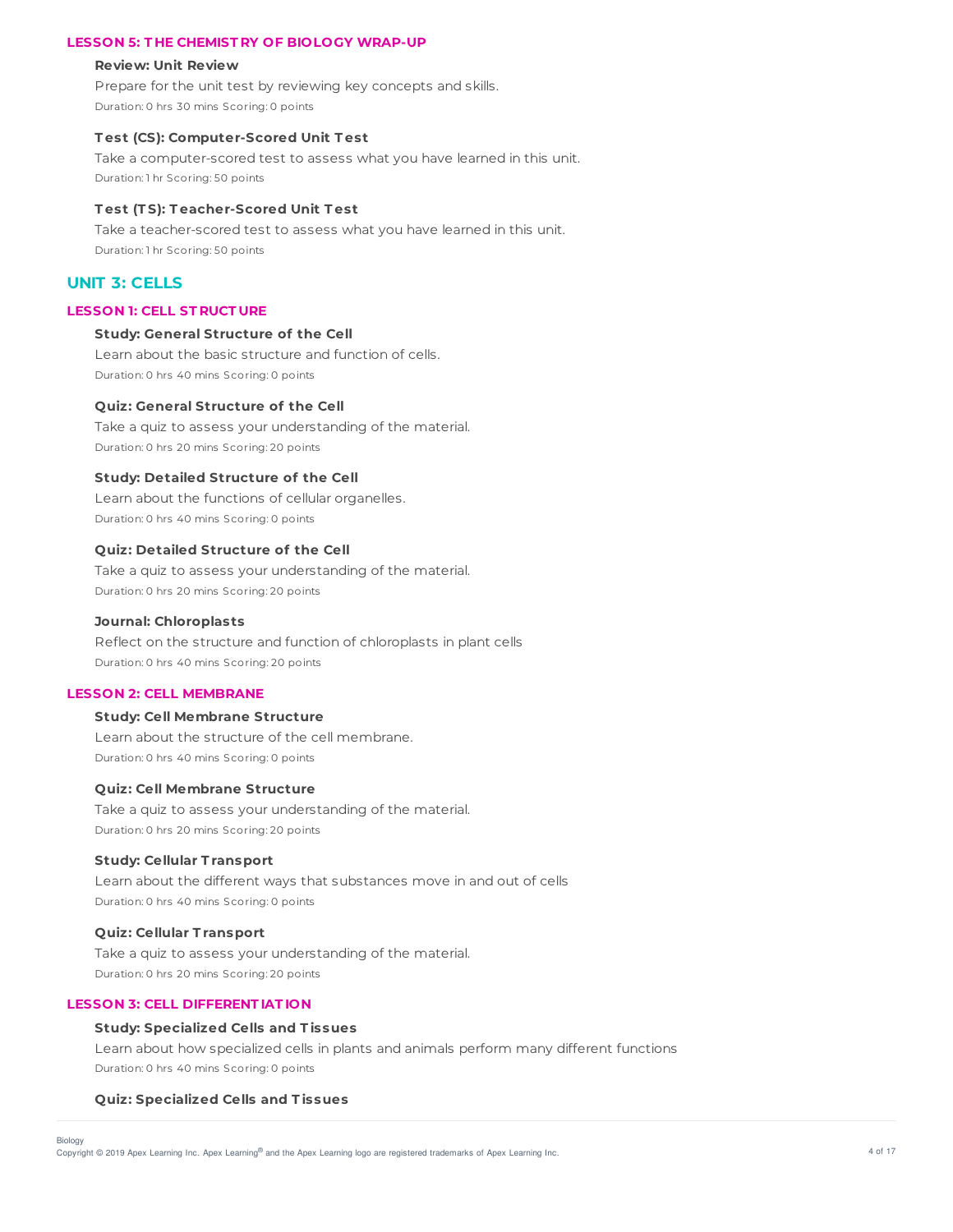Take a quiz to assess your understanding of the material. Duration: 0 hrs 20 mins Scoring: 20 points

### **Study: Cell Differentiation and Stem Cells**

Learn about how cells in the body differentiate from stem cells and the controversies surrounding the use of stem cells in research.

Duration: 0 hrs 40 mins Scoring: 0 points

### **Quiz: Cell Differentiation and Stem Cells**

Take a quiz to assess your understanding of the material. Duration: 0 hrs 20 mins Scoring: 20 points

## **Practice: Cells**

Practice problem-solving skills related to concepts in the unit. Duration: 1 hr Scoring: 25 points

### **LESSON 4: DOING SCIENCE: CELLS**

### **Study: Why Are Cells So Small?**

Learn about the size of cells and how they can be observed Duration: 0 hrs 40 mins Scoring: 0 points

### **Quiz: Why Are Cells So Small?**

Take a quiz to assess your understanding of the material. Duration: 0 hrs 20 mins Scoring: 20 points

### **Lab: Why Are Cells So Small?**

Perform a lab to observe how cell shape affects diffusion Duration: 1 hr 30 mins Scoring: 50 points

### **Discuss: Why Are Cells So Small?**

Discuss the results of your lab. Duration: 0 hrs 20 mins Scoring: 15 points

## **LESSON 5: CELLS WRAP-UP**

## **Review: Unit Review**

Prepare for the unit test by reviewing key concepts and skills. Duration: 0 hrs 30 mins Scoring: 0 points

## **T est (CS): Computer-Scored Unit T est**

Take a computer-scored test to assess what you have learned in this unit. Duration: 1 hr Scoring: 50 points

### **T est (T S): T eacher-Scored Unit T est**

Take a teacher-scored test to assess what you have learned in this unit. Duration: 1 hr Scoring: 50 points

## **UNIT 4: ENERGY TRANSFER**

### **LESSON 1: PHOT OSYNT HESIS**

### **Study: Photosynthesis Introduction**

Learn about the main principles of photosynthesis. Duration: 0 hrs 40 mins Scoring: 0 points

#### **Quiz: Photosynthesis Introduction**

Take a quiz to assess your understanding of the material. Duration: 0 hrs 20 mins Scoring: 20 points

### **Study: Process of Photosynthesis**

Learn about the chemical reactions of photosynthesis.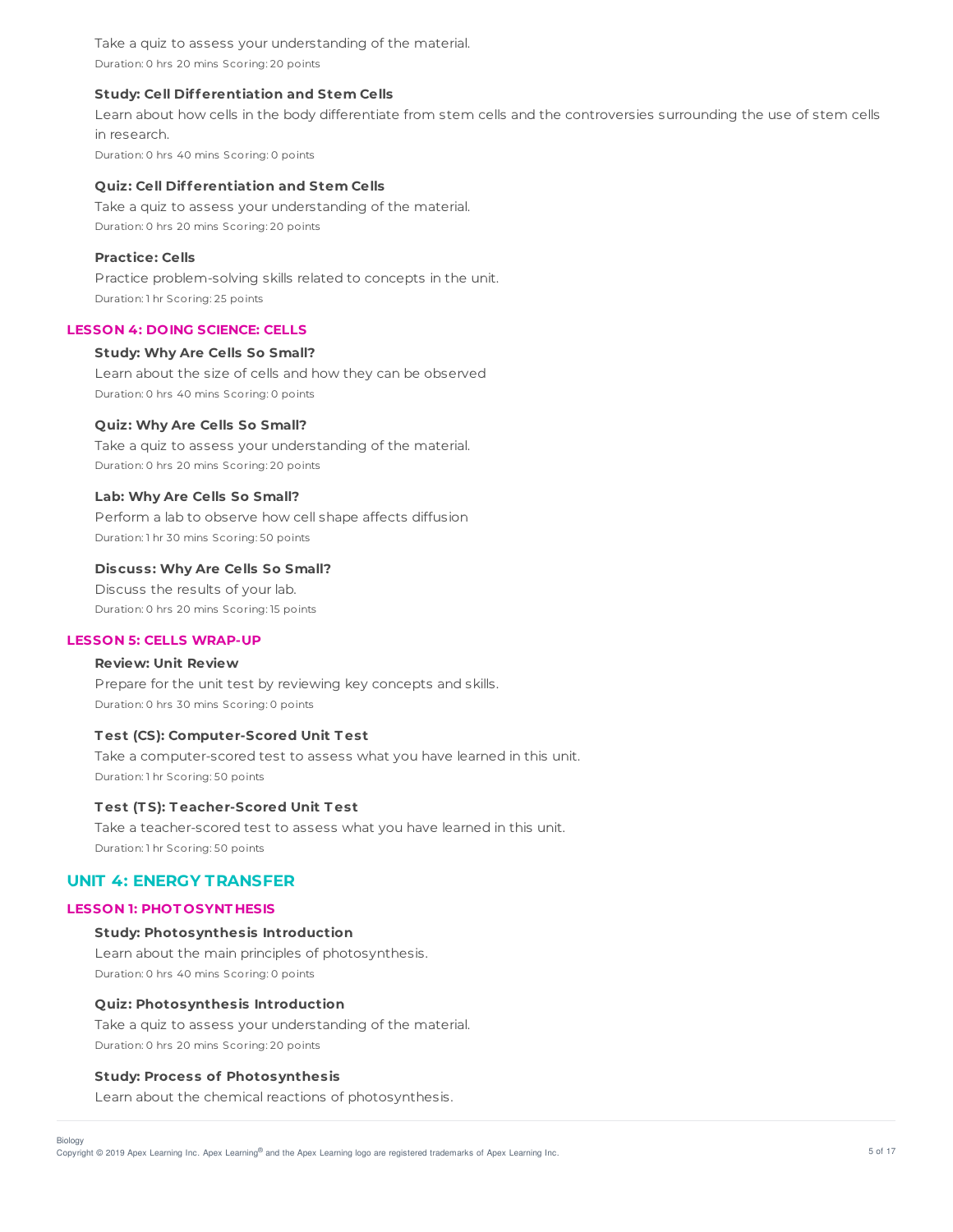Duration: 0 hrs 40 mins Scoring: 0 points

#### **Quiz: Process of Photosynthesis**

Take a quiz to assess your understanding of the material. Duration: 0 hrs 20 mins Scoring: 20 points

### **Journal: Your Sources of Oxygen**

Reflect on different global sources of oxygen Duration: 0 hrs 40 mins Scoring: 20 points

## **LESSON 2: CELLULAR RESPIRAT ION**

### **Study: Respiration Introduction**

Learn about how living things use respiration to get cellular energy Duration: 0 hrs 40 mins Scoring: 0 points

#### **Quiz: Respiration Introduction**

Take a quiz to assess your understanding of the material. Duration: 0 hrs 20 mins Scoring: 20 points

### **Study: Process of Respiration**

Learn about the chemical reactions of respiration and compare the reactions of respiration and photosynthesis. Duration: 0 hrs 40 mins Scoring: 0 points

### **Quiz: Process of Respiration**

Take a quiz to assess your understanding of the material. Duration: 0 hrs 20 mins Scoring: 20 points

#### **LESSON 3: MAT T ER AND ENERGY**

## **Study: Relationships in an Ecosystem**

Learn about the types of relationships between organisms in an ecosystem. Duration: 0 hrs 40 mins Scoring: 0 points

## **Quiz: Relationships in an Ecosystem**

Take a quiz to assess your understanding of the material. Duration: 0 hrs 20 mins Scoring: 20 points

### **Study: Energy in the Food Web**

Learn about how energy flows through ecosystems in complex food webs Duration: 0 hrs 40 mins Scoring: 0 points

### **Quiz: Energy in the Food Web**

Take a quiz to assess your understanding of the material. Duration: 0 hrs 20 mins Scoring: 20 points

### **Practice: Matter and Energy**

Practice problem-solving skills related to concepts in the lesson. Duration: 1 hr Scoring: 25 points

## **LESSON 4: DOING SCIENCE: ENERGY T RANSFER**

### **Study: Anaerobic Respiration of Yeast**

Learn about writing predictions, reading graphs and analyzing variables in lab experiments. Duration: 0 hrs 40 mins Scoring: 0 points

### **Quiz: Anaerobic Respiration of Yeast**

Take a quiz to assess your understanding of the material. Duration: 0 hrs 20 mins Scoring: 20 points

#### **Lab: Anaerobic Respiration of Yeast**

Biology

Perform a lab to observe how sugar availability affects fermentation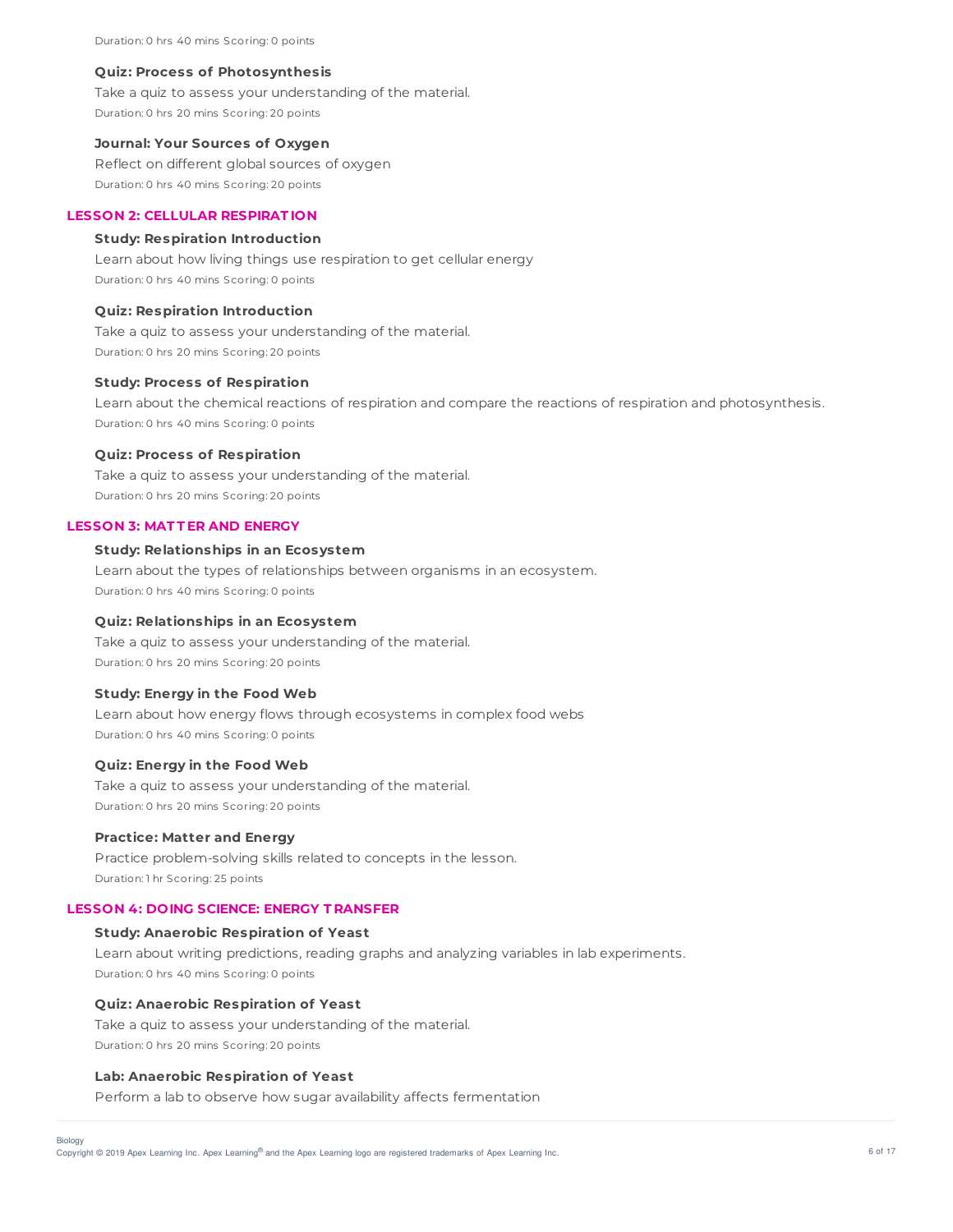Duration: 1 hr 30 mins Scoring: 50 points

#### **Discuss: Anaerobic Respiration of Yeast**

Discuss the results of your lab. Duration: 0 hrs 20 mins Scoring: 15 points

#### **LESSON 5: ENERGY T RANSFER WRAP-UP**

### **Review: Unit Review**

Prepare for the unit test by reviewing key concepts and skills. Duration: 0 hrs 30 mins Scoring: 0 points

### **T est (CS): Computer-Scored Unit T est**

Take a computer-scored test to assess what you have learned in this unit. Duration: 1 hr Scoring: 50 points

#### **T est (T S): T eacher-Scored Unit T est**

Take a teacher-scored test to assess what you have learned in this unit. Duration: 1 hr Scoring: 50 points

# **UNIT 5: EARTH'S RESOURCES**

## **LESSON 1: BIOGEOCHEMICAL CYCLES**

### **Study: Water and Oxygen Cycles**

Learn about the cycles of water and oxygen in the atmosphere and the importance of these to the preservation of life. Duration: 0 hrs 40 mins Scoring: 0 points

### **Quiz: Water and Oxygen Cycles**

Take a quiz to assess your understanding of the material. Duration: 0 hrs 20 mins Scoring: 20 points

### **Study: Carbon and Nitrogen Cycles**

Learn about how carbon and nitrogen cycle through living things and the earth Duration: 0 hrs 40 mins Scoring: 0 points

#### **Quiz: Carbon and Nitrogen Cycles**

Take a quiz to assess your understanding of the material. Duration: 0 hrs 20 mins Scoring: 20 points

### **Journal: Your Contribution**

Reflect on how using coal for energy impacts the carbon cycle Duration: 0 hrs 40 mins Scoring: 20 points

## **LESSON 2: A CHANGING EART H**

## **Study: Climate Change**

Learn about the growing problem of climate change. Duration: 0 hrs 40 mins Scoring: 0 points

### **Quiz: Climate Change**

Take a quiz to assess your understanding of the material. Duration: 0 hrs 20 mins Scoring: 20 points

### **Study: Human Population**

Learn about how the growing human population is impacting the earth Duration: 0 hrs 40 mins Scoring: 0 points

### **Quiz: Human Population**

Take a quiz to assess your understanding of the material. Duration: 0 hrs 20 mins Scoring: 20 points

### **LESSON 3: SOLUT IONS FOR T HE FUT URE**

Biology

Copyright © 2019 Apex Learning Inc. Apex Learning® and the Apex Learning logo are registered trademarks of Apex Learning Inc. <br>Copyright © 2019 Apex Learning Inc. Apex Learning® and the Apex Learning logo are registered tr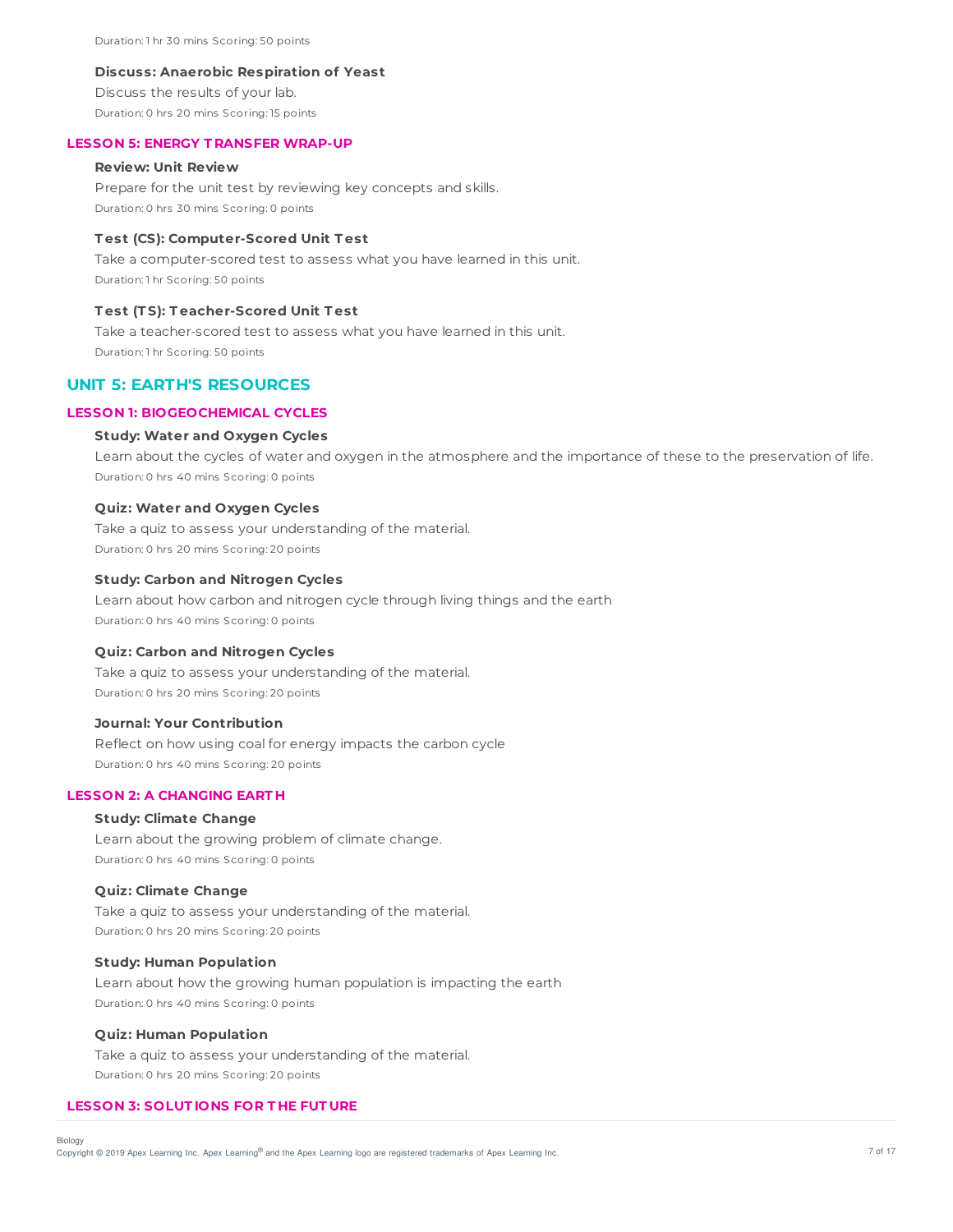### **Study: Sustaining Resources**

Learn about how science can impact the use of resources and waste management Duration: 0 hrs 40 mins Scoring: 0 points

#### **Quiz: Sustaining Resources**

Take a quiz to assess your understanding of the material. Duration: 0 hrs 20 mins Scoring: 20 points

#### **Study: Alternative Energy**

Learn about the different types of alternative energy Duration: 0 hrs 40 mins Scoring: 0 points

## **Quiz: Alternative Energy**

Take a quiz to assess your understanding of the material. Duration: 0 hrs 20 mins Scoring: 20 points

### **Practice: Solutions for the Future**

Practice problem-solving skills related to concepts in the lesson. Duration: 1 hr Scoring: 25 points

### **LESSON 4: DOING SCIENCE: EART H'S RESOURCES**

### **Study: Acid Rain and Brine Shrimp**

Learn about pH acids and bases Duration: 0 hrs 40 mins Scoring: 0 points

### **Quiz: Acid Rain and Brine Shrimp**

Take a quiz to assess your understanding of the material. Duration: 0 hrs 20 mins Scoring: 20 points

### **Lab: Acid Rain and Brine Shrimp**

Perform a lab to observe the impacts of acid rain on the environment Duration: 1 hr 30 mins Scoring: 50 points

### **Discuss: Acid Rain and Brine Shrimp**

Discuss the results of your lab. Duration: 0 hrs 20 mins Scoring: 15 points

### **LESSON 5: EART H'S RESOURCES WRAP-UP**

# **Review: Unit Review** Prepare for the unit test by reviewing key concepts and skills. Duration: 0 hrs 30 mins Scoring: 0 points

#### **T est (CS): Computer-Scored Unit T est**

Take a computer-scored test to assess what you have learned in this unit. Duration: 1 hr Scoring: 50 points

### **T est (T S): T eacher-Scored Unit T est**

Take a teacher-scored test to assess what you have learned in this unit. Duration: 1 hr Scoring: 50 points

## **UNIT 6: SEMESTER 1 REVIEW AND EXAM**

### **LESSON 1: SEMEST ER 1 REVIEW AND EXAM**

#### **Review: Semester 1 Review**

Prepare for the semester exam by reviewing key concepts covered in this semester. Duration: 1 hr Scoring: 0 points

### **Exam: Semester 1 Exam**

Take a computer-scored exam to demonstrate your mastery of concepts and skills covered in this semester.

Copyright © 2019 Apex Learning Inc. Apex Learning® and the Apex Learning logo are registered trademarks of Apex Learning Inc. **According the Apex Learning Ince** 8 of 17 Biology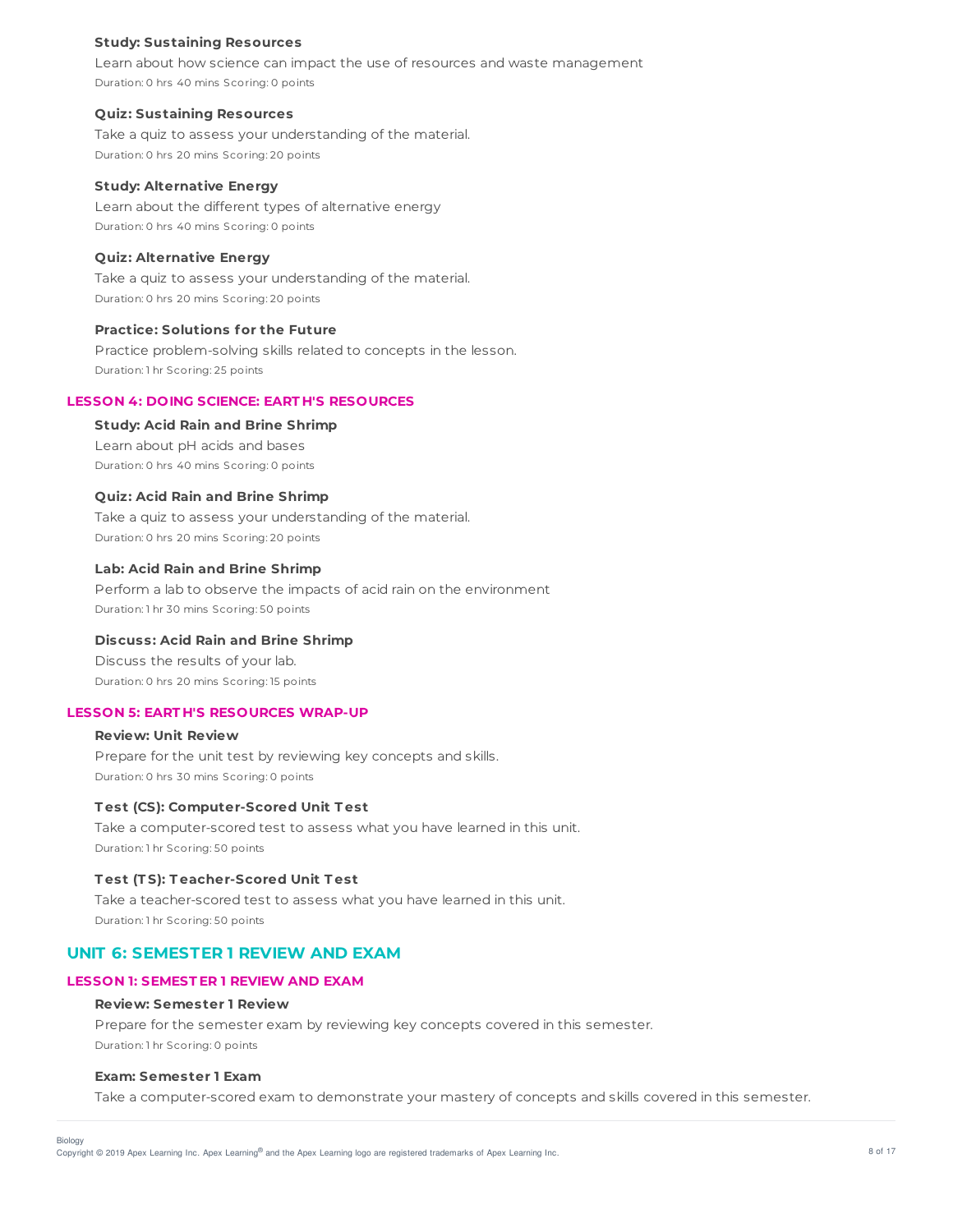### **Final Exam: Semester 1 Exam**

Take a teacher-scored exam to demonstrate your mastery of concepts and skills covered in this semester. Duration: 1 hr Scoring: 100 points

## **UNIT 7: DNA AND HEREDITY**

### **LESSON 1: T HE CODE OF LIFE**

## **Study: Organization of DNA**

Learn about the organization of DNA into alleles, genes, and chromosomes. Duration: 0 hrs 40 mins Scoring: 0 points

#### **Quiz: Organization of DNA**

Take a quiz to assess your understanding of the material. Duration: 0 hrs 20 mins Scoring: 20 points

### **Study: Mitosis**

Learn about the process of mitosis. Duration: 0 hrs 40 mins Scoring: 0 points

### **Quiz: Mitosis**

Take a quiz to assess your understanding of the material. Duration: 0 hrs 20 mins Scoring: 20 points

#### **Journal: Your T raits**

Reflect on the uniqueness of human traits. Duration: 0 hrs 40 mins Scoring: 20 points

## **LESSON 2: PASSING ON T RAIT S**

### **Study: Meiosis**

Learn about the process of meiosis. Duration: 0 hrs 40 mins Scoring: 0 points

#### **Quiz: Meiosis**

Take a quiz to assess your understanding of the material. Duration: 0 hrs 20 mins Scoring: 20 points

### **Study: Principles of Heredity**

Learn about the principles of heredity and the importance of genetics to organisms. Duration: 0 hrs 40 mins Scoring: 0 points

### **Quiz: Principles of Heredity**

Take a quiz to assess your understanding of the material. Duration: 0 hrs 20 mins Scoring: 20 points

### **LESSON 3: MENDELIAN GENET ICS**

## **Study: Basics of Mendelian Genetics**

Learn about the history and principles of Mendelian genetics. Duration: 0 hrs 40 mins Scoring: 0 points

## **Quiz: Basics of Mendelian Genetics**

Take a quiz to assess your understanding of the material. Duration: 0 hrs 20 mins Scoring: 20 points

### **Study: Predicting Genetic Outcomes**

Learn how to predict genetic outcomes. Learn how to use Punnett squares. Duration: 0 hrs 40 mins Scoring: 0 points

### **Quiz: Predicting Genetic Outcomes**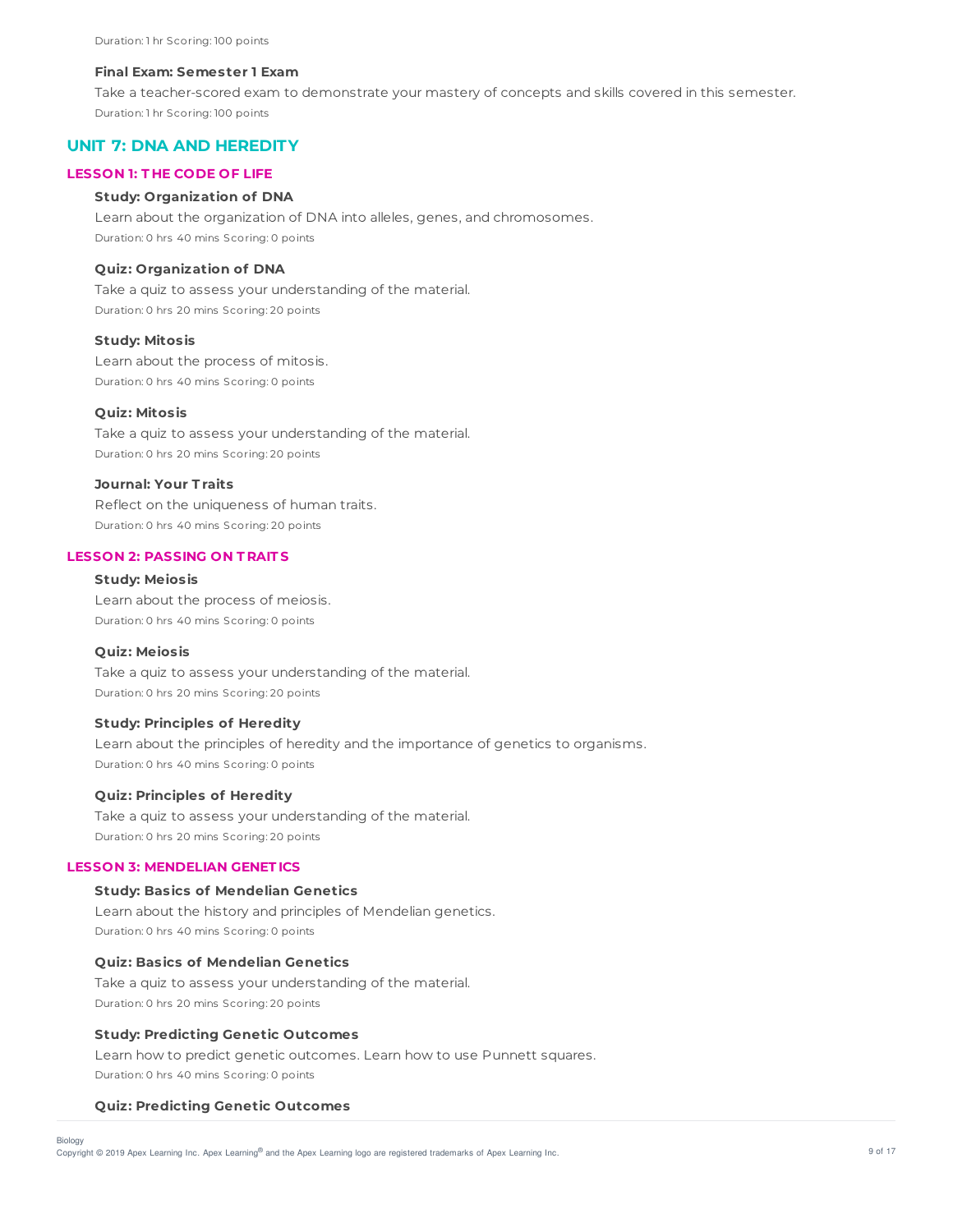Take a quiz to assess your understanding of the material. Duration: 0 hrs 20 mins Scoring: 20 points

### **Practice: DNA and Heredity**

Practice problem-solving skills related to concepts in the lesson. Duration: 1 hr Scoring: 25 points

## **LESSON 4: DOING SCIENCE: DNA AND HEREDIT Y**

### **Study: DNA Fingerprinting**

Learn about DNA fingerprinting. Duration: 0 hrs 40 mins Scoring: 0 points

### **Quiz: DNA Fingerprinting**

Take a quiz to assess your understanding of the material. Duration: 0 hrs 20 mins Scoring: 20 points

### **Lab: DNA Fingerprinting**

Perform a lab about DNA fingerprinting. Duration: 1 hr 30 mins Scoring: 50 points

### **Discuss: DNA Fingerprinting**

Discuss the results of your lab. Duration: 0 hrs 20 mins Scoring: 15 points

### **LESSON 5: DNA AND HEREDIT Y WRAP-UP**

### **Review: Unit Review**

Prepare for the unit test by reviewing key concepts and skills. Duration: 0 hrs 30 mins Scoring: 0 points

## **T est (CS): Computer-Scored Unit T est**

Take a computer-scored test to assess what you have learned in this unit. Duration: 1 hr Scoring: 50 points

## **T est (T S): T eacher-Scored Unit T est**

Take a teacher-scored test to assess what you have learned in this unit. Duration: 1 hr Scoring: 50 points

# **UNIT 8: DNA TO PROTEIN**

## **LESSON 1: ST RUCT URE OF GENET IC MAT ERIAL**

## **Study: DNA Replication**

Learn about the structure of DNA. Learn about the process of DNA replication. Duration: 0 hrs 40 mins Scoring: 0 points

#### **Quiz: DNA Replication**

Take a quiz to assess your understanding of the material. Duration: 0 hrs 20 mins Scoring: 20 points

### **Study: Viruses and Bacteria**

Learn about the structure of viruses and bacteria, how they obtain food and reproduce, and their significance to ecosystems. Duration: 0 hrs 40 mins Scoring: 0 points

### **Quiz: Viruses and Bacteria**

Take a quiz to assess your understanding of the material. Duration: 0 hrs 20 mins Scoring: 20 points

### **Journal: Nucleic Acids**

Reflect on how many scientists contributed to the discovery of the structure of DNA

Biology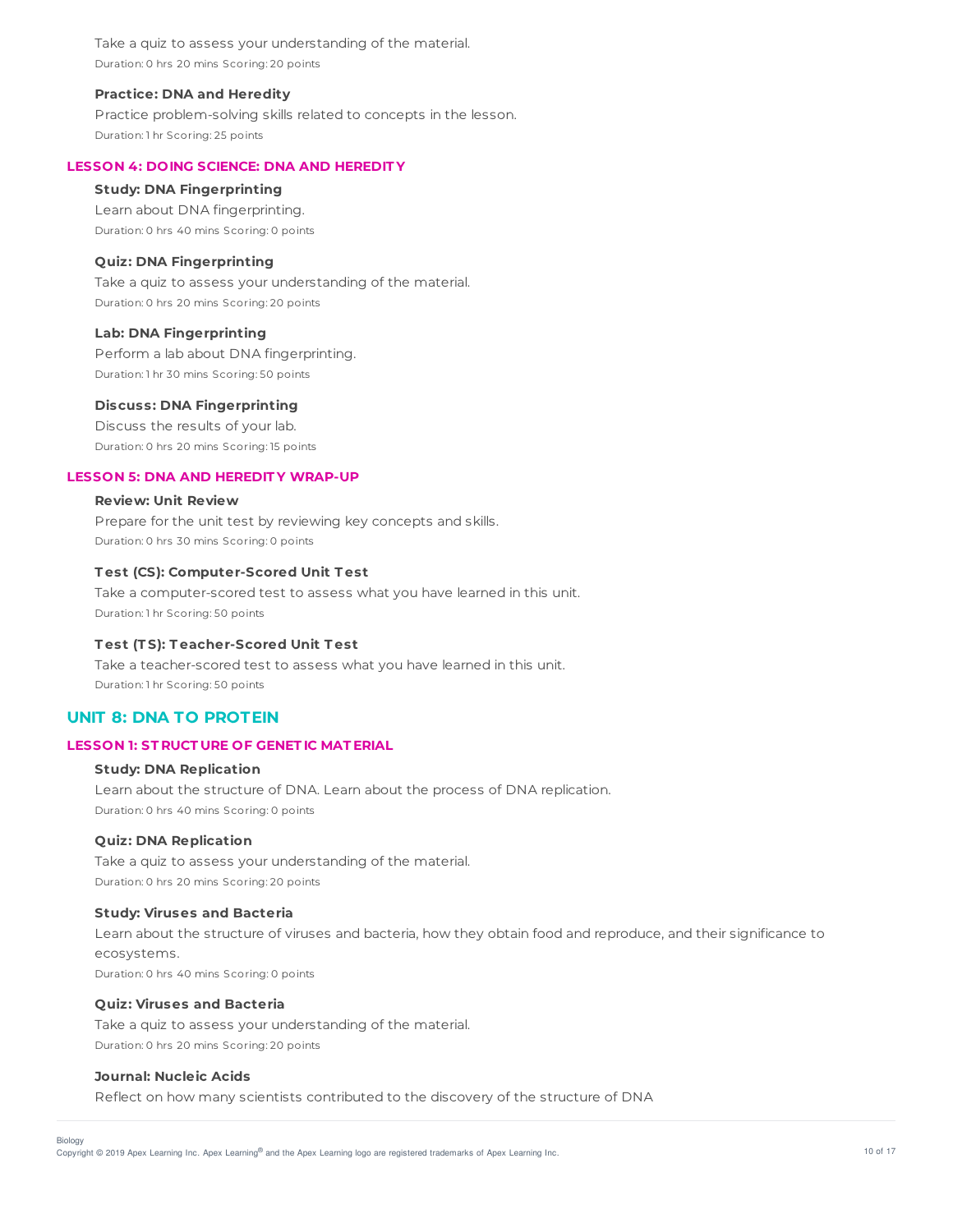Duration: 0 hrs 40 mins Scoring: 20 points

#### **LESSON 2: FROM DNA T O PROT EIN**

## **Study: T ranscription**

Learn about how DNA is read to make mRNA in the process of transcription Duration: 0 hrs 40 mins Scoring: 0 points

#### **Quiz: T ranscription**

Take a quiz to assess your understanding of the material. Duration: 0 hrs 20 mins Scoring: 20 points

### **Study: T ranslation**

Learn about mRNA is used to build molecules of protein Duration: 0 hrs 40 mins Scoring: 0 points

#### **Quiz: T ranslation**

Take a quiz to assess your understanding of the material. Duration: 0 hrs 20 mins Scoring: 20 points

#### **LESSON 3: CHANGES T O DNA**

#### **Study: Genetic Mutations**

Learn how genetic mutations occur, the effect of mutations, and different types of mutations. Duration: 0 hrs 40 mins Scoring: 0 points

### **Quiz: Genetic Mutations**

Take a quiz to assess your understanding of the material. Duration: 0 hrs 20 mins Scoring: 20 points

#### **Study: DNA T echnology**

Learn about technologies related to DNA, their significance, and the ethical and societal issues related to them. Duration: 0 hrs 40 mins Scoring: 0 points

## **Quiz: DNA T echnology**

Take a quiz to assess your understanding of the material. Duration: 0 hrs 20 mins Scoring: 20 points

### **Practice: DNA to Protein**

Practice problem-solving skills related to concepts in the lesson. Duration: 1 hr Scoring: 25 points

### **LESSON 4: DOING SCIENCE: DNA T O PROT EIN**

#### **Study: Mutations**

Learn about methods to study DNA. Duration: 0 hrs 40 mins Scoring: 0 points

#### **Quiz: Mutations**

Take a quiz to assess your understanding of the material. Duration: 0 hrs 20 mins Scoring: 20 points

### **Lab: Mutations**

Perform a lab to explore mutations. Duration: 1 hr 30 mins Scoring: 50 points

### **Discuss: Mutations**

Discuss the results of your lab. Duration: 0 hrs 20 mins Scoring: 15 points

## **LESSON 5: DNA T O PROT EIN WRAP-UP**

**Review: Unit Review**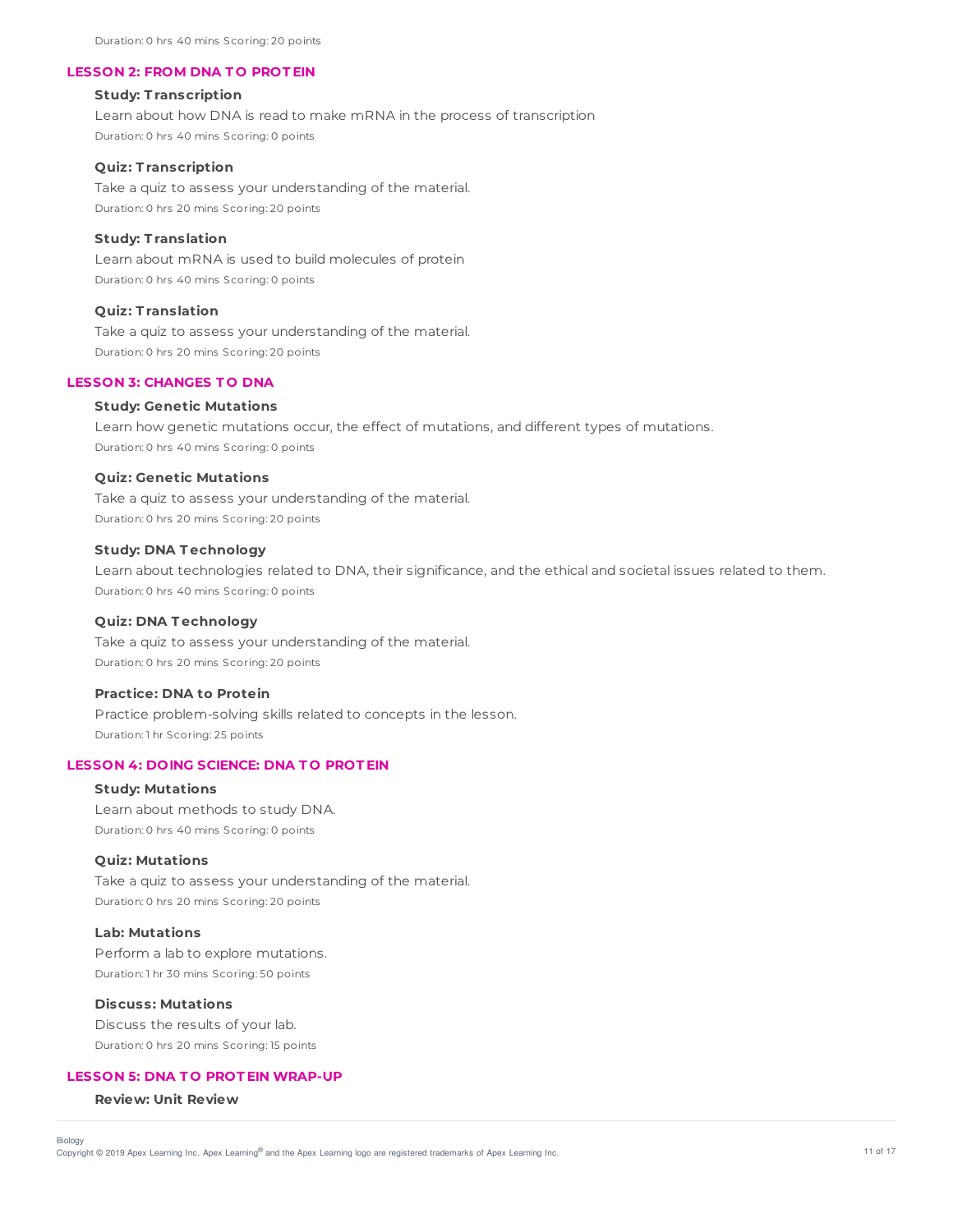Prepare for the unit test by reviewing key concepts and skills. Duration: 0 hrs 30 mins Scoring: 0 points

### **T est (CS): Computer-Scored Unit T est**

Take a computer-scored test to assess what you have learned in this unit. Duration: 1 hr Scoring: 50 points

### **T est (T S): T eacher-Scored Unit T est**

Take a teacher-scored test to assess what you have learned in this unit. Duration: 1 hr Scoring: 50 points

# **UNIT 9: ECOSYSTEMS AND NATURAL SELECTION**

### **LESSON 1: ECOSYST EMS**

### **Study: Ecosystems and Biomes**

Learn about what makes up an ecosystem and about different types of ecosystems. Duration: 0 hrs 40 mins Scoring: 0 points

### **Quiz: Ecosystems and Biomes**

Take a quiz to assess your understanding of the material. Duration: 0 hrs 20 mins Scoring: 20 points

### **Study: Stability and Change in an Ecosystem**

Learn how an ecosystem responds to change. Duration: 0 hrs 40 mins Scoring: 0 points

### **Quiz: Stability and Change in an Ecosystem**

Take a quiz to assess your understanding of the material. Duration: 0 hrs 20 mins Scoring: 20 points

#### **Journal: Your Ecosystem**

Reflect on the qualities of the ecosystem you live in Duration: 0 hrs 40 mins Scoring: 20 points

## **LESSON 2: POPULAT IONS**

### **Study: Population Structure**

Learn about factors that affect populations. Duration: 0 hrs 40 mins Scoring: 0 points

### **Quiz: Population Structure**

Take a quiz to assess your understanding of the material. Duration: 0 hrs 20 mins Scoring: 20 points

### **Study: Population Dynamics**

Learn about how genes are passed through populations. Duration: 0 hrs 40 mins Scoring: 0 points

### **Quiz: Population Dynamics**

Take a quiz to assess your understanding of the material. Duration: 0 hrs 20 mins Scoring: 20 points

### **LESSON 3: ADAPT AT ION AND NAT URAL SELECT ION**

### **Study: Variation and Adaptation**

Learn how species vary geographically and over time and how they adapt to their habitats. Duration: 0 hrs 40 mins Scoring: 0 points

### **Quiz: Variation and Adaptation**

Take a quiz to assess your understanding of the material. Duration: 0 hrs 20 mins Scoring: 20 points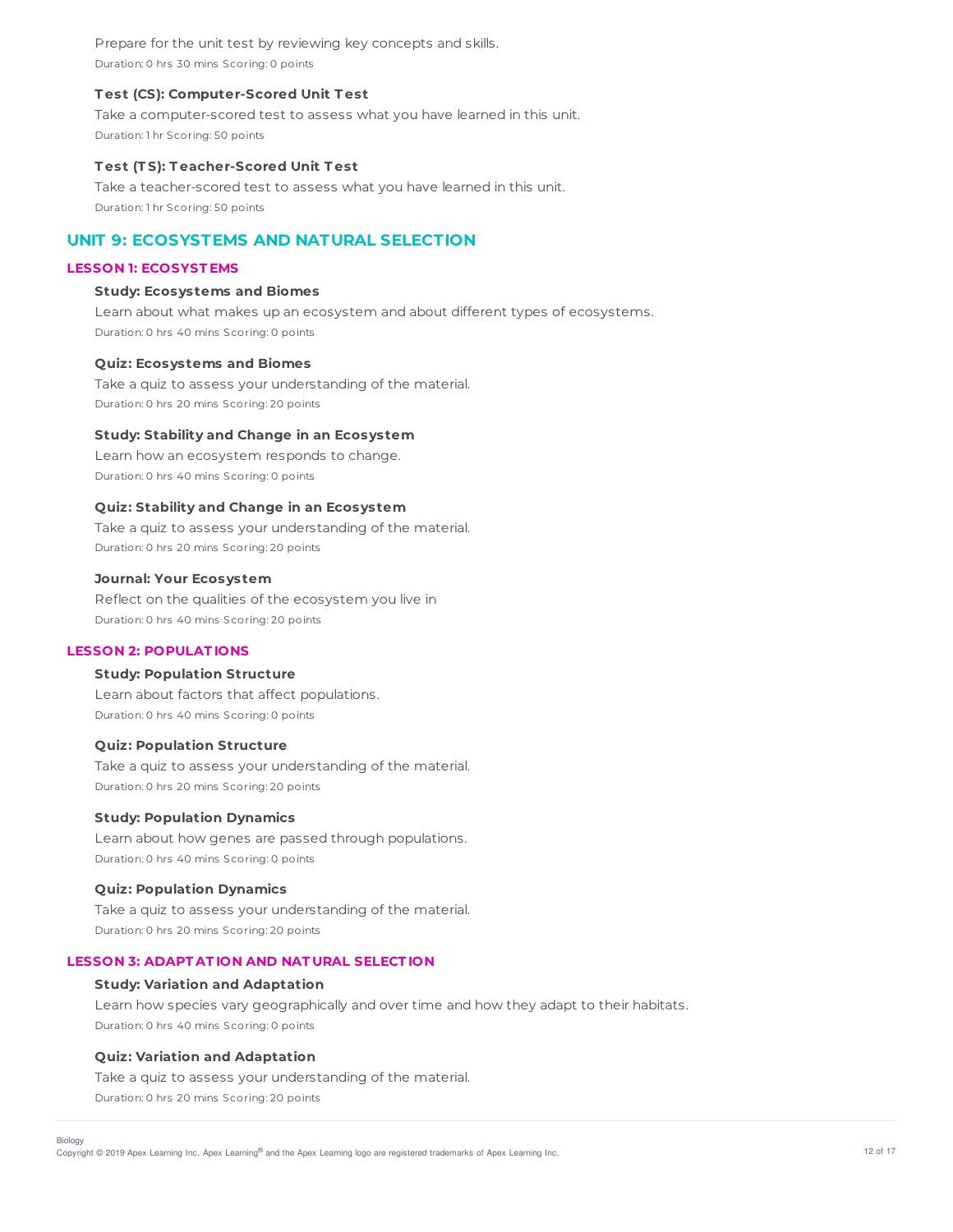### **Study: Natural Selection**

Learn how and why natural selection occurs, what affects natural selection, and what is and is not natural selection. Duration: 0 hrs 40 mins Scoring: 0 points

### **Quiz: Natural Selection**

Take a quiz to assess your understanding of the material. Duration: 0 hrs 20 mins Scoring: 20 points

#### **Practice: Adaptation and Natural Selection**

Practice problem-solving skills related to concepts in the lesson. Duration: 1 hr Scoring: 25 points

## **LESSON 4: DOING SCIENCE: ECOSYST EMS AND NAT URAL SELECT ION**

## **Study: Natural Selection**

Learn about using simulations models and other experimental techniques Duration: 0 hrs 40 mins Scoring: 0 points

### **Quiz: Natural Selection**

Take a quiz to assess your understanding of the material. Duration: 0 hrs 20 mins Scoring: 20 points

### **Lab: Natural Selection**

Perform a lab to observe how the frequency of traits in a population changes over time Duration: 1 hr 30 mins Scoring: 50 points

### **Discuss: Natural Selection**

Discuss the results of your lab. Duration: 0 hrs 20 mins Scoring: 15 points

### **LESSON 5: ECOSYST EMS AND NAT URAL SELECT ION WRAP-UP**

### **Review: Unit Review**

Prepare for the unit test by reviewing key concepts and skills. Duration: 0 hrs 30 mins Scoring: 0 points

### **T est (CS): Computer-Scored Unit T est**

Take a computer-scored test to assess what you have learned in this unit. Duration: 1 hr Scoring: 50 points

## **T est (T S): T eacher-Scored Unit T est**

Take a teacher-scored test to assess what you have learned in this unit. Duration: 1 hr Scoring: 50 points

## **UNIT 10: EVOLUTION AND CLASSIFICATION**

## **LESSON 1: EVOLUT ION**

### **Study: Mechanism for Evolution**

Learn about the process of evolution and the history of the theory of evolution. Duration: 0 hrs 40 mins Scoring: 0 points

### **Quiz: Mechanism for Evolution**

Take a quiz to assess your understanding of the material. Duration: 0 hrs 20 mins Scoring: 20 points

#### **Study: Evidence for Evolution**

Learn about the fossil record and the implications for evolutionary thought. Duration: 0 hrs 40 mins Scoring: 0 points

### **Quiz: Evidence for Evolution**

Take a quiz to assess your understanding of the material.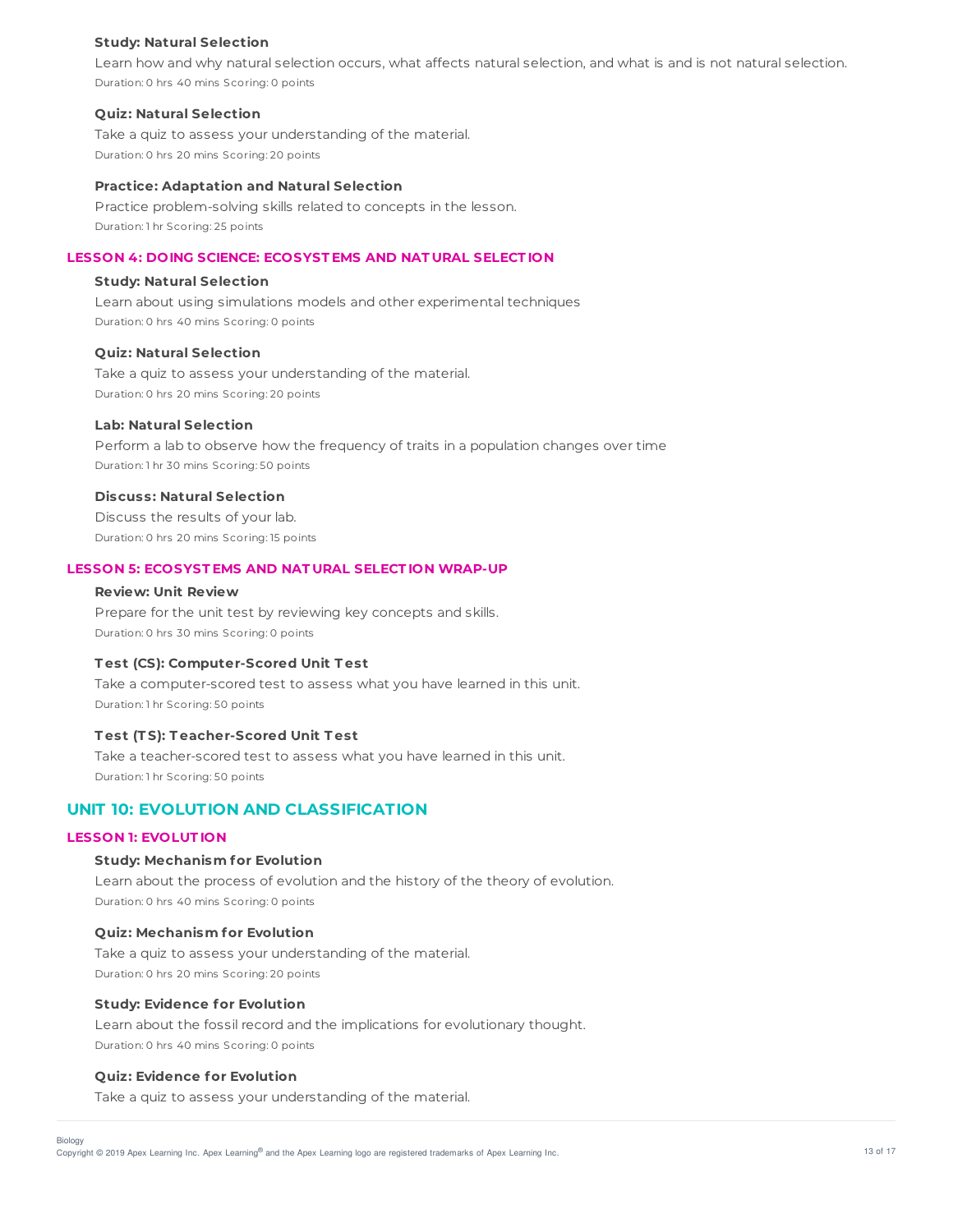### **Journal: T heories and Laws**

Reflect on the different of theories, hypotheses and laws Duration: 0 hrs 40 mins Scoring: 20 points

### **LESSON 2: CLASSIFICAT ION**

### **Study: Speciation**

Learn what defines a living thing. Duration: 0 hrs 40 mins Scoring: 0 points

### **Quiz: Speciation**

Take a quiz to assess your understanding of the material. Duration: 0 hrs 20 mins Scoring: 20 points

#### **Study: Methods for Classification**

Learn about the taxonomic systems for classifying organisms. Duration: 0 hrs 40 mins Scoring: 0 points

### **Quiz: Methods for Classification**

Take a quiz to assess your understanding of the material. Duration: 0 hrs 20 mins Scoring: 20 points

### **LESSON 3: DIVERSIT Y OF LIFE**

## **Study: Life on Earth**

Learn about microorganisms and fungi. Duration: 0 hrs 40 mins Scoring: 0 points

### **Quiz: Life on Earth**

Take a quiz to assess your understanding of the material. Duration: 0 hrs 20 mins Scoring: 20 points

### **Study: Plants and Animals**

Learn about plant and animal structure and function. Duration: 0 hrs 40 mins Scoring: 0 points

### **Quiz: Plants and Animals**

Take a quiz to assess your understanding of the material. Duration: 0 hrs 20 mins Scoring: 20 points

### **Practice: Diversity of Life**

Practice problem-solving skills related to concepts in the lesson. Duration: 1 hr Scoring: 25 points

## **LESSON 4: DOING SCIENCE: EVOLUT ION AND CLASSIFICAT ION**

#### **Study: Bone Comparison**

Learn about the scientific process of classifying living things. Duration: 0 hrs 40 mins Scoring: 0 points

### **Quiz: Bone Comparison**

Take a quiz to assess your understanding of the material. Duration: 0 hrs 20 mins Scoring: 20 points

#### **Lab: Bone Comparison**

Perform a lab to observe some characteristics of two classes of vertebrates. Duration: 1 hr 30 mins Scoring: 50 points

## **Discuss: Bone Comparison**

Discuss the results of your lab.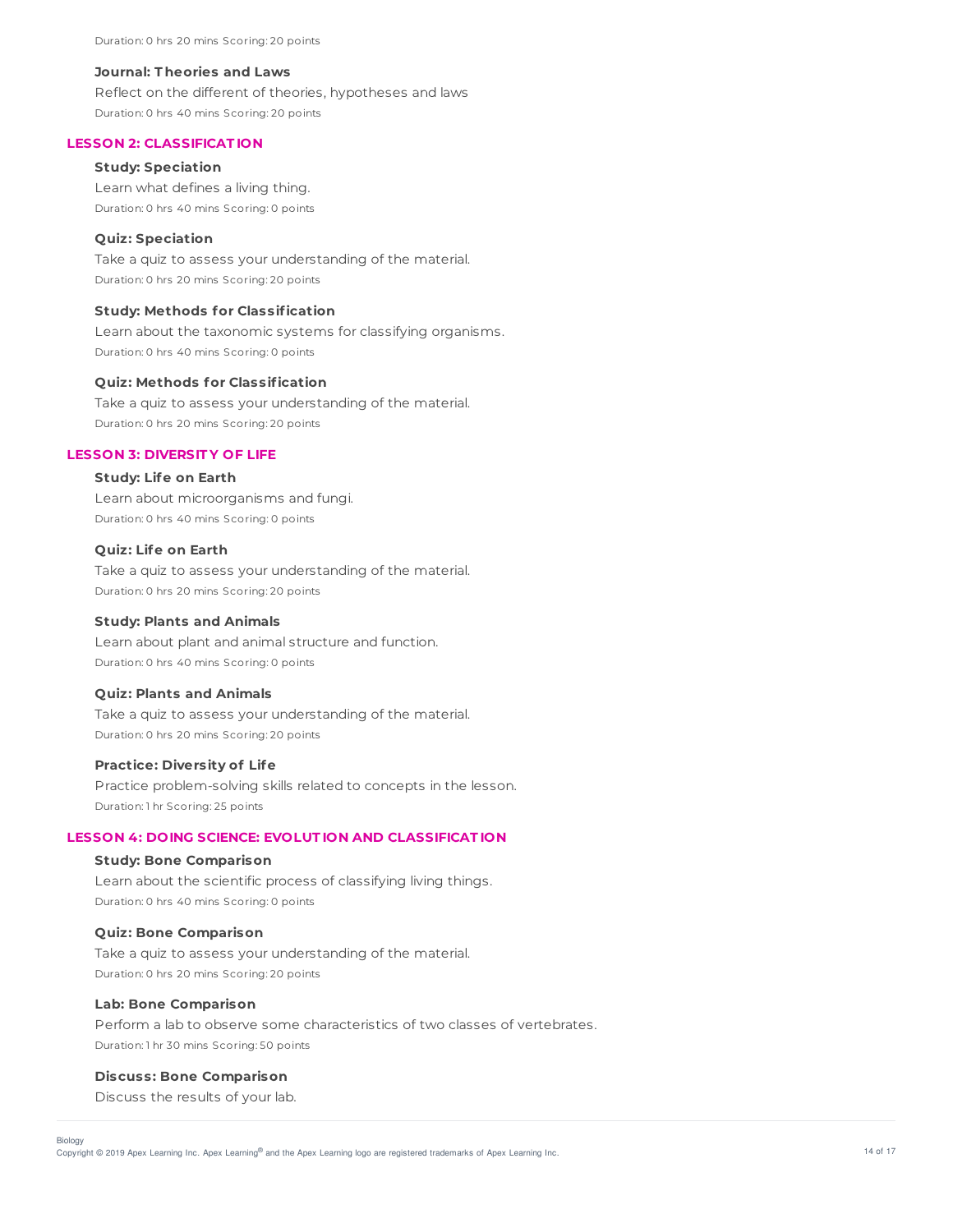### **LESSON 5: EVOLUT ION AND CLASSIFICAT ION WRAP-UP**

### **Review: Unit Review**

Prepare for the unit test by reviewing key concepts and skills. Duration: 0 hrs 30 mins Scoring: 0 points

### **T est (CS): Computer-Scored Unit T est**

Take a computer-scored test to assess what you have learned in this unit. Duration: 1 hr Scoring: 50 points

### **T est (T S): T eacher-Scored Unit T est**

Take a teacher-scored test to assess what you have learned in this unit. Duration: 1 hr Scoring: 50 points

## **UNIT 11: HUMAN BIOLOGY**

#### **LESSON 1: ST RUCT URE OF T HE BODY**

## **Study: T he Nervous System**

Learn about tissues and the muscular and skeletal systems. Duration: 0 hrs 40 mins Scoring: 0 points

### **Quiz: T he Nervous System**

Take a quiz to assess your understanding of the material. Duration: 0 hrs 20 mins Scoring: 20 points

#### **Study: Respiration and Circulation**

Learn about respiration and circulation. Duration: 0 hrs 40 mins Scoring: 0 points

#### **Quiz: Respiration and Circulation**

Take a quiz to assess your understanding of the material. Duration: 0 hrs 20 mins Scoring: 20 points

#### **Study: Bones and Muscles**

Learn about bones and muscles. Duration: 0 hrs 40 mins Scoring: 0 points

#### **Quiz: Bones and Muscles**

Take a quiz to assess your understanding of the material. Duration: 0 hrs 20 mins Scoring: 20 points

### **Journal: Diet and Your Body**

Reflect on how understanding biology helps you care for your body Duration: 0 hrs 40 mins Scoring: 20 points

### **LESSON 2: FUEL, DEFENSE, AND SIGNALING**

# **Study: Digestive and Excretory Systems** Learn about the digestive and excretory systems. Duration: 0 hrs 40 mins Scoring: 0 points

### **Quiz: Digestive and Excretory Systems**

Take a quiz to assess your understanding of the material. Duration: 0 hrs 20 mins Scoring: 20 points

### **Study: T he Immune System**

Learn about the immune system. Duration: 0 hrs 40 mins Scoring: 0 points

#### **Quiz: T he Immune System**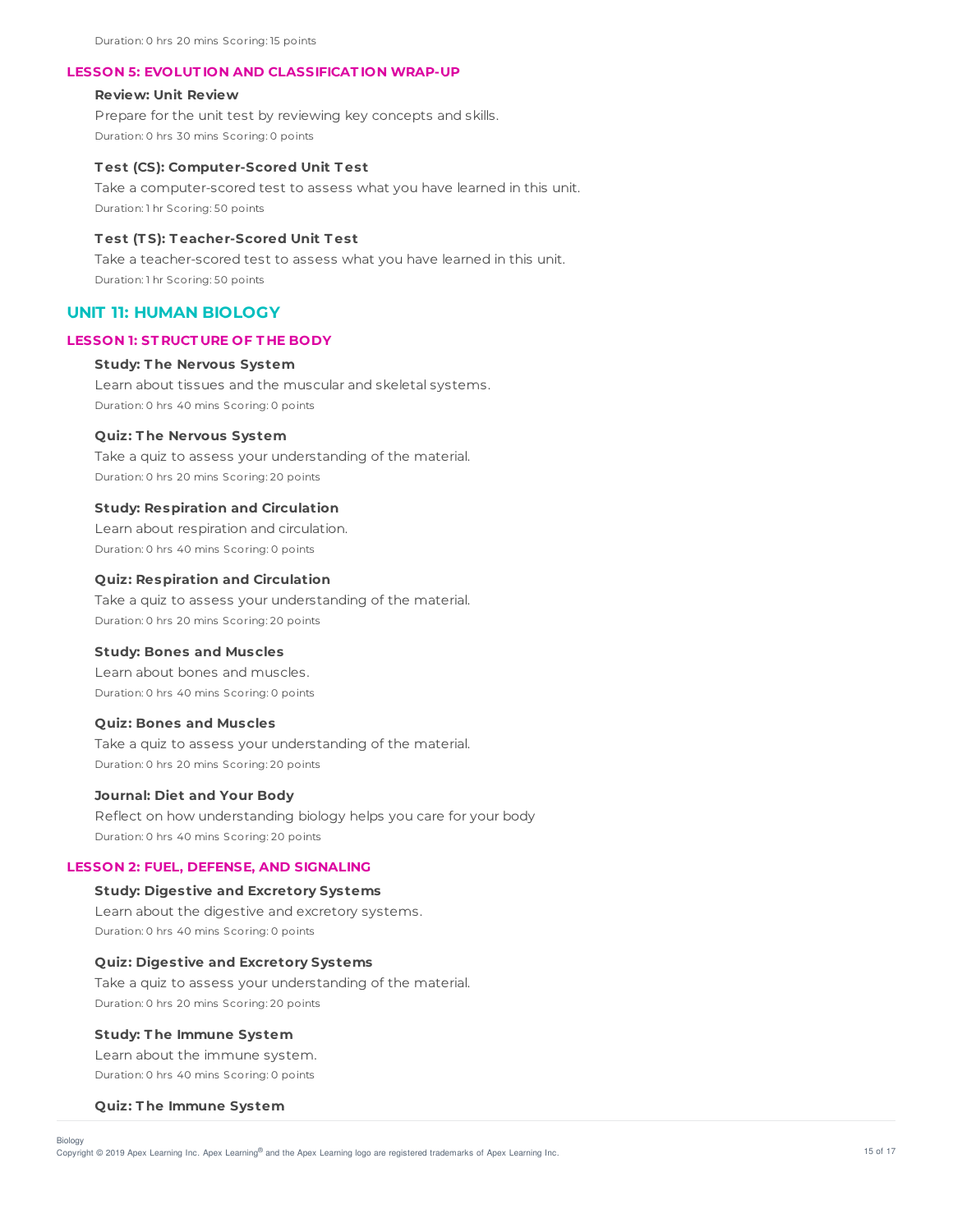Take a quiz to assess your understanding of the material. Duration: 0 hrs 20 mins Scoring: 20 points

### **Study: T he Endocrine System**

Learn about the endocrine system. Duration: 0 hrs 40 mins Scoring: 0 points

#### **Quiz: T he Endocrine System**

Take a quiz to assess your understanding of the material. Duration: 0 hrs 20 mins Scoring: 20 points

### **LESSON 3: REPRODUCT ION AND DEVELOPMENT**

## **Study: Males and Females**

Learn about males and females. Duration: 0 hrs 40 mins Scoring: 0 points

### **Quiz: Males and Females**

Take a quiz to assess your understanding of the material. Duration: 0 hrs 20 mins Scoring: 20 points

### **Study: Fertilization and Development**

Learn about fertilization and development. Duration: 0 hrs 40 mins Scoring: 0 points

### **Quiz: Fertilization and Development**

Take a quiz to assess your understanding of the material. Duration: 0 hrs 20 mins Scoring: 20 points

#### **Practice: Reproduction and Development**

Practice problem-solving skills related to concepts in the lesson. Duration: 1 hr Scoring: 25 points

## **LESSON 4: DOING SCIENCE: HUMAN BIOLOGY**

## **Study: T he Effects of Antibiotics**

Learn about how antibiotics work. Duration: 0 hrs 40 mins Scoring: 0 points

### **Quiz: T he Effects of Antibiotics**

Take a quiz to assess your understanding of the material. Duration: 0 hrs 20 mins Scoring: 20 points

#### **Lab: T he Effects of Antibiotics**

Perform a lab to explore the effects of antibiotics. Duration: 1 hr 30 mins Scoring: 50 points

### **Discuss: T he Effects of Antibiotics**

Discuss the results of your lab. Duration: 0 hrs 20 mins Scoring: 15 points

#### **LESSON 5: HUMAN BIOLOGY WRAP-UP**

### **Review: Unit Review**

Prepare for the unit test by reviewing key concepts and skills. Duration: 0 hrs 30 mins Scoring: 0 points

### **T est (CS): Computer-Scored Unit T est**

Take a computer-scored test to assess what you have learned in this unit. Duration: 1 hr Scoring: 50 points

#### **T est (T S): T eacher-Scored Unit T est**